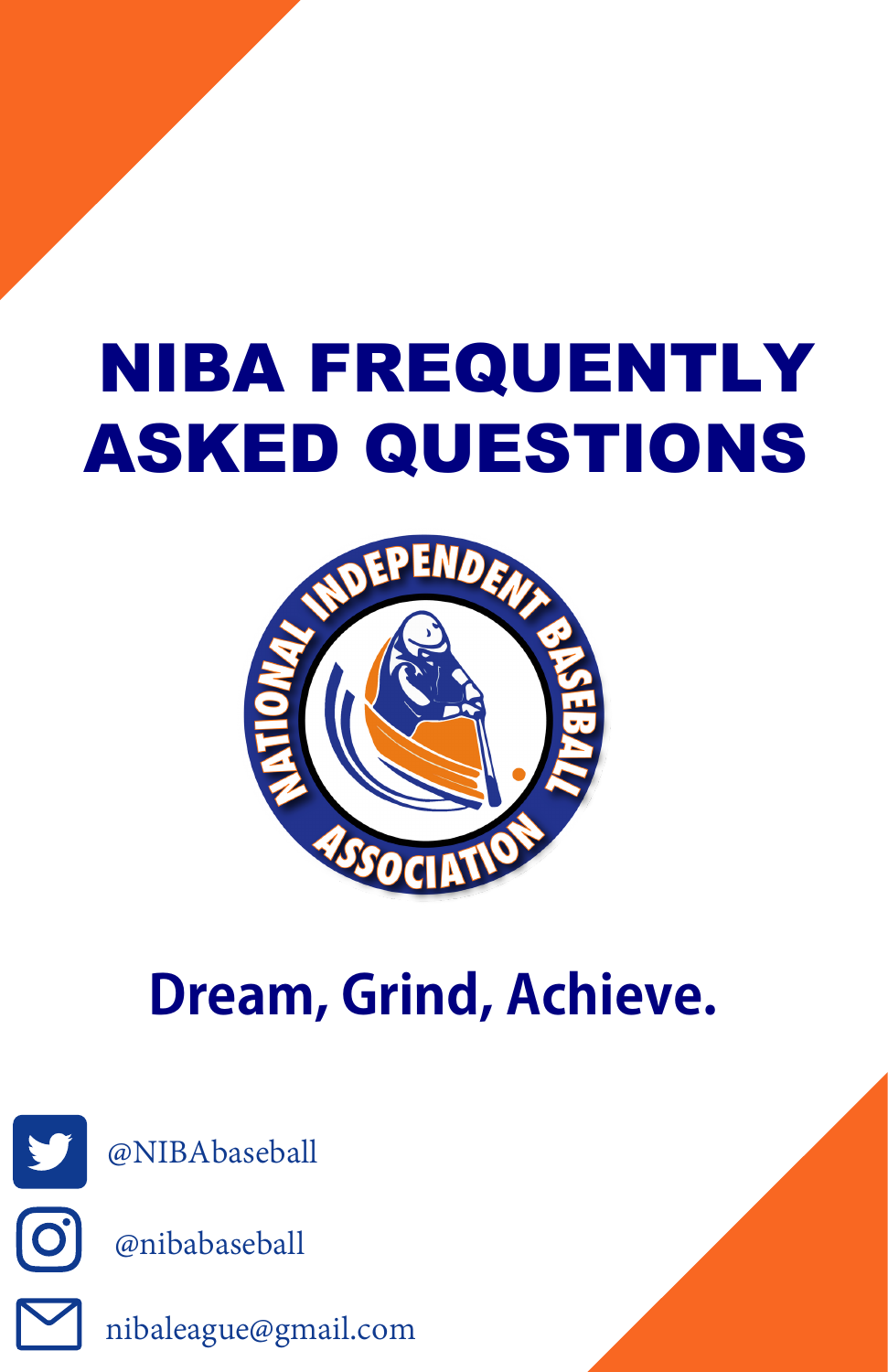1. **What level programs do we offer?** Professional, Summer Collegiate, Post Grad, and Adult Travel

## 2. **What are the eligibility rules?**

- Summer collegiate league players must be on a collegiate roster within the past six months.
- <sup>−</sup> Post Grad league players must be 17-22 and preferably enrolled in school.
- − Professional players must be age 21 or older

3. **What is our staff communication policy?** All communication attempts must be responded to within 48 hours.

4. **Are we a non-profit?** Our summer collegiate and Post Grad programs are listed under National Independent Baseball Academy which is a non-profit organization. Our Professional League is a for profit organization.

## 5. **What is the minimum age?** 16

6. **How many games do our teams play?** The fall and spring seasons offer 20 plus games while the summer offer 40 games plus playoffs.

7. Is playing time guaranteed? Playing time is guaranteed on<br>a percentage basis in the summer collegiate, post grad, and adult<br>travel teams. While playing time isn't guaranteed in the<br>Professional league our staff makes su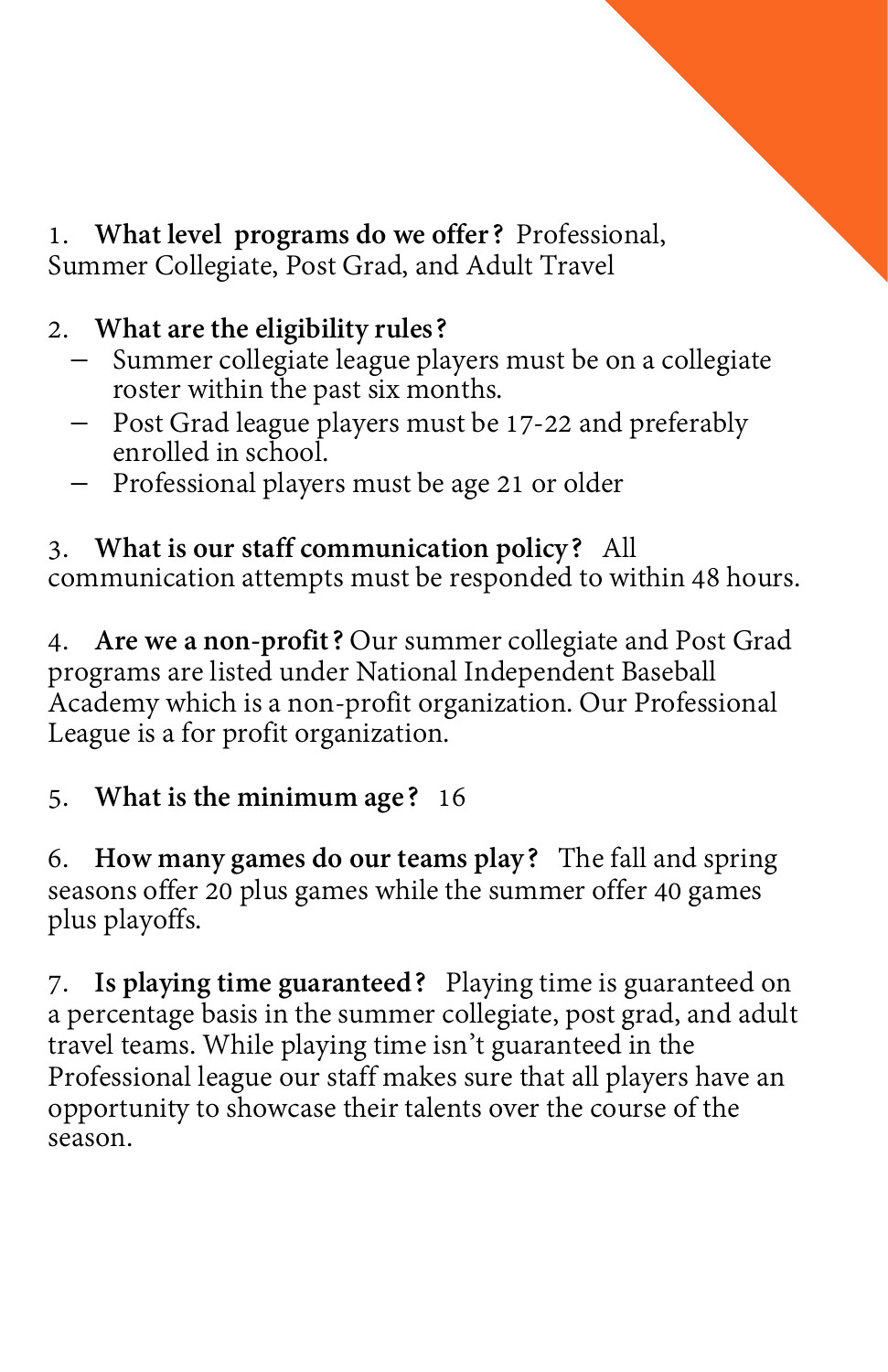8. **Do we provide housing?** No housing isn't provided. However we may help with resources and corporate partners that may offer discounts. We may also assist in finding roommates when applicable.

9. **What host sites is NIBA located in?** North Carolina cities - Greensboro, Charlotte, Fayetteville, and Wilson. South Carolina cities - Myrtle Beach

10. What days do teams play? While teams can play any day of the week, 90% of our games are Wed-Sun. Mon and Tue are scheduled off days however that can change due to weather, field availability, and other non-controllable

11. How far is the travel and how often do teams travel? Teams typically play 5 days a week with 3 home games per week. This equates to a 60/40 split of home to away games. Most travel games are between 1-2 hours away wit

12. **Do scouts attend games?** Scouts normally do not attend games. However they look at the live stream video and our organization promotes players that we feel have the talent and capabilities to play at higher levels.

13. **Do teams play inter and outer league play?** Yes, all of our programs will have interleague play against each other. Teams may also face out of league competition.

14. **What is our uniform policy?** League Polos or t-shirts may be purchased online via team stores. You are also authorized to wear uniform apparel of the brand that you are assigned to.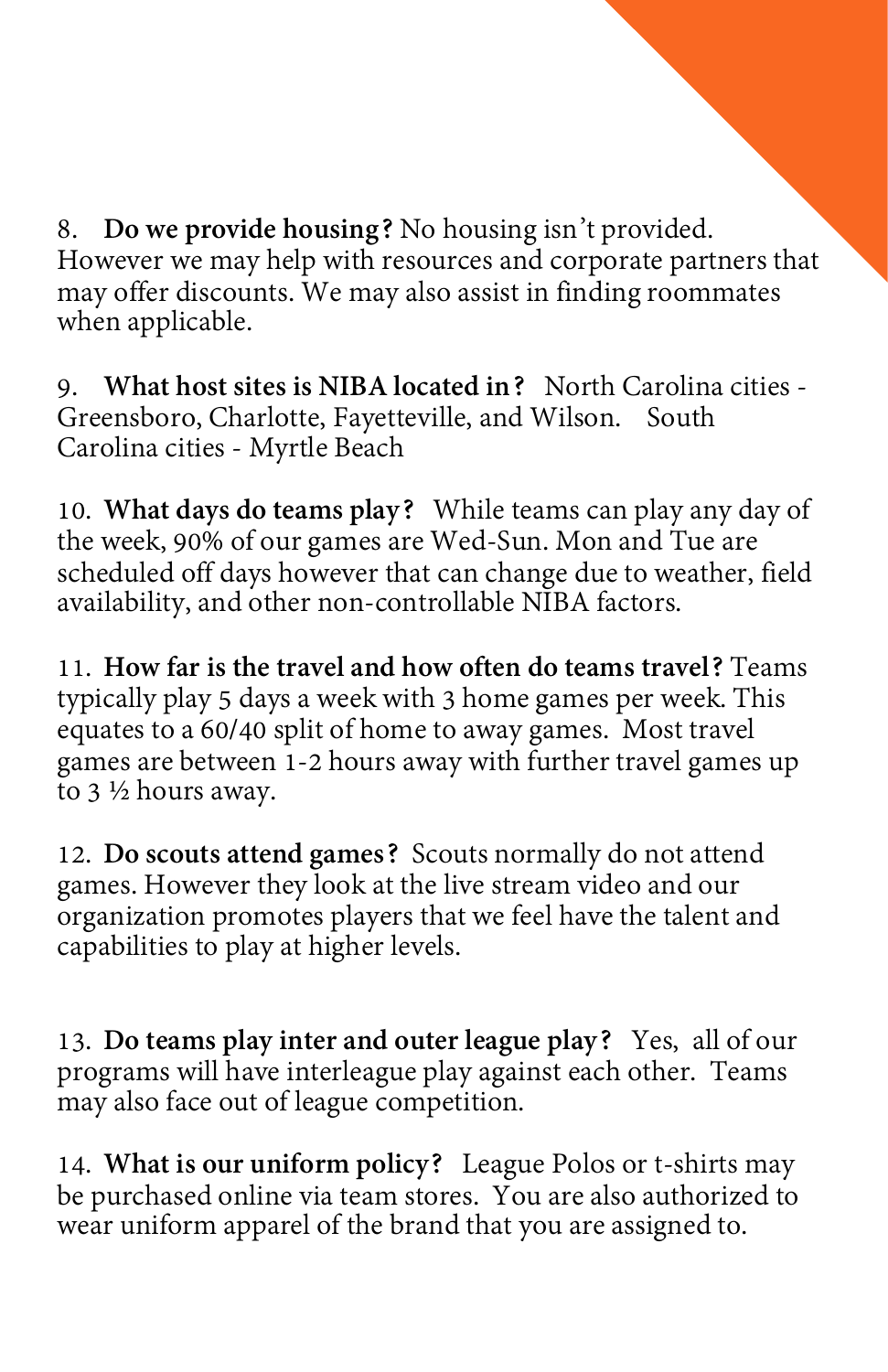15. Are professional players paid? Yes, Professional players are<br>paid 3 ways. First they are paid via our standard contract.<br>Secondly, they are paid through commissions from our player<br>revenue and reward program if they pa

16. Do professional players have to be bought out of their<br>contract? No, our goal is to help players move up to higher<br>professional leagues when applicable. Players are paid only for<br>time spent on the professional roster a

17. Can players be released from their pro contract by their<br>team? Yes, players can be released from their contract at any<br>time by a professional team. All players released for performance<br>based reasons will have a guarant

18. How are suspensions and expulsions handled? Players<br>must sign a player contract or player participation agreement<br>prior to playing within our organization. Code of conduct<br>expectations are included in the document. War

19. **What forms of payment are accepted?** Credit/Debit, Cash App, Venmo

20. **Do we offer payment plans?** Yes, all of our programs offer some form of payment plans